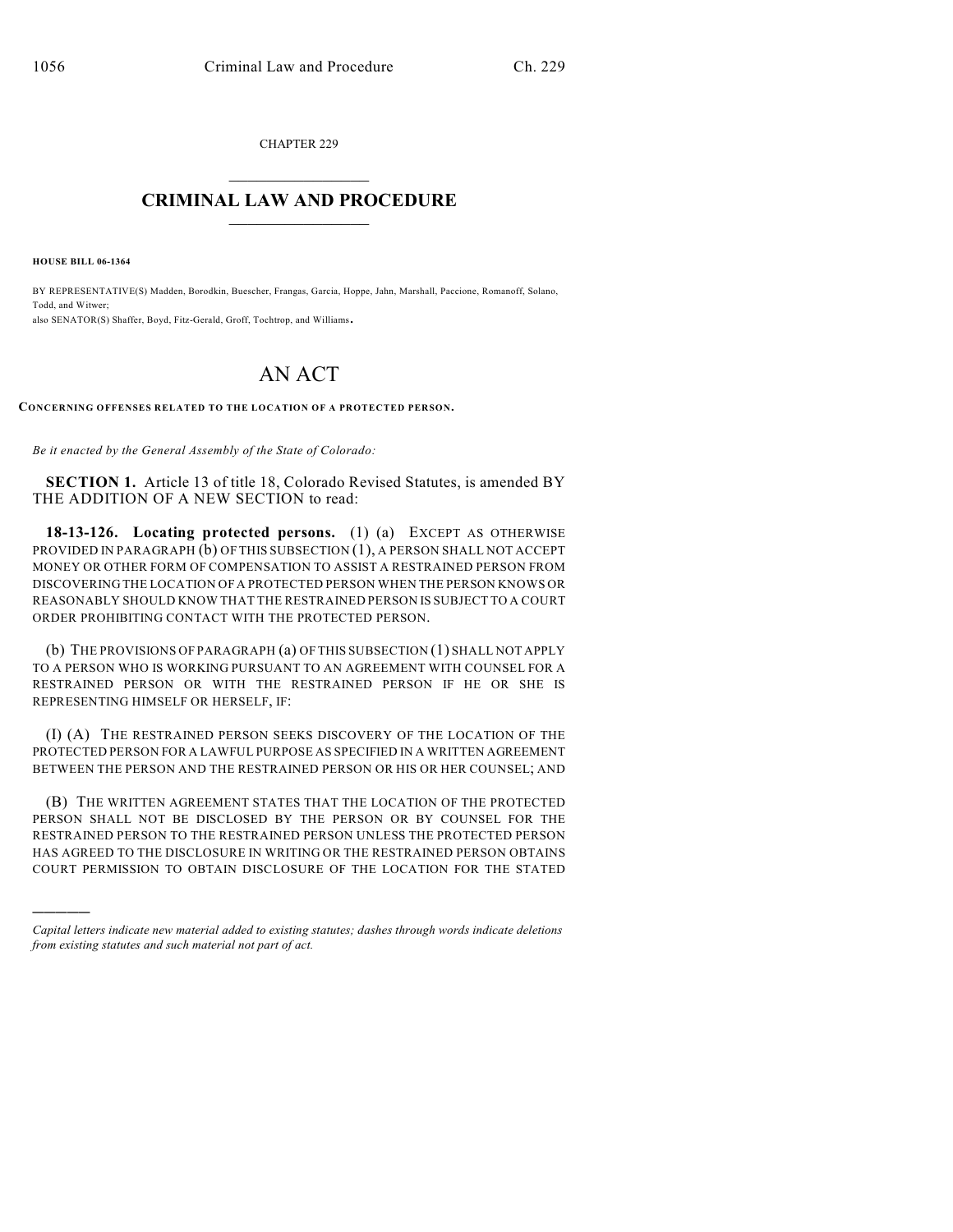LAWFUL PURPOSE; OR

(II) (A) THE RESTRAINED PERSON IS A DEFENDANT IN A CRIMINAL CASE OR A PARTY TO A CIVIL CASE, AN ACTION FOR DISSOLUTION OF MARRIAGE, OR OTHER LEGAL PROCEEDING; AND

(B) THE AGREEMENT STATES THAT THE LAWFUL PURPOSE FOR LOCATING THE PROTECTED PERSON IS TO INTERVIEW OR ISSUE A LAWFUL SUBPOENA OR SUMMONS TO THE PROTECTED PERSON OR FOR ANY OTHER LAWFUL PURPOSE RELATING TO THE PROPER INVESTIGATION OF THE CASE.

(2) A VIOLATION OF SUBSECTION (1) OF THIS SECTION IS A CLASS 1 MISDEMEANOR OFFENSE.

(3) IT SHALL BE AN AFFIRMATIVE DEFENSE TO A CHARGE UNDER SUBSECTION (1) OF THIS SECTION IF THE PERSON:

(a) WITHIN SEVENTY-TWO HOURS PRIOR TO DISCLOSING THE LOCATION OF THE PROTECTED PERSON TO THE RESTRAINED PERSON, VERIFIED THAT THERE WAS NOT A PROTECTION ORDER RELATING TO THE PROTECTED PERSON; AND

(b) PRIOR TO DISCLOSING THE LOCATION OF THE PROTECTED PERSON TO THE RESTRAINED PERSON, OBTAINED FROM THE RESTRAINED PERSON A SIGNED AFFIDAVIT VERIFYING THAT THE RESTRAINED PERSON WAS NOT AWARE OF ANY PROTECTION ORDER RELATED TO THE PROTECTED PERSON.

(4) AS USED IN THIS SECTION, UNLESS THE CONTEXT OTHERWISE REQUIRES:

(a) "PROTECTED PERSON" MEANS THE PERSON OR PERSONS IDENTIFIED IN A PROTECTION ORDER AS THE PERSON OR PERSONS FOR WHOSE BENEFIT THE PROTECTION ORDER WAS ISSUED.

(b) "PROTECTION ORDER" MEANS AN ORDER AS DESCRIBED IN SECTION 18-6-803.5 (1.5) (a.5) THAT PROHIBITS A RESTRAINED PERSON FROM CONTACTING A PROTECTED PERSON.

(c) "RESTRAINED PERSON" MEANS THE PERSON IDENTIFIED IN THE PROTECTION ORDER AS THE PERSON PROHIBITED FROM DOING THE SPECIFIED ACT OR ACTS.

**SECTION 2.** 18-6-803.5 (1), Colorado Revised Statutes, is amended to read:

**18-6-803.5. Crime of violation of a protection order - penalty - peace officers' duties.** (1) A person commits the crime of violation of a protection order if, AFTER THE PERSON HAS BEEN PERSONALLY SERVED WITH A PROTECTION ORDER THAT IDENTIFIES THE PERSON AS A RESTRAINED PERSON OR OTHERWISE HAS ACQUIRED FROM THE COURT ACTUAL KNOWLEDGE OF THE CONTENTS OF A PROTECTION ORDER THAT IDENTIFIES THE PERSON AS A RESTRAINED PERSON, such person:

(a) Contacts, harasses, injures, intimidates, molests, threatens, or touches any THE protected person IDENTIFIED IN THE PROTECTION ORDER or enters or remains on